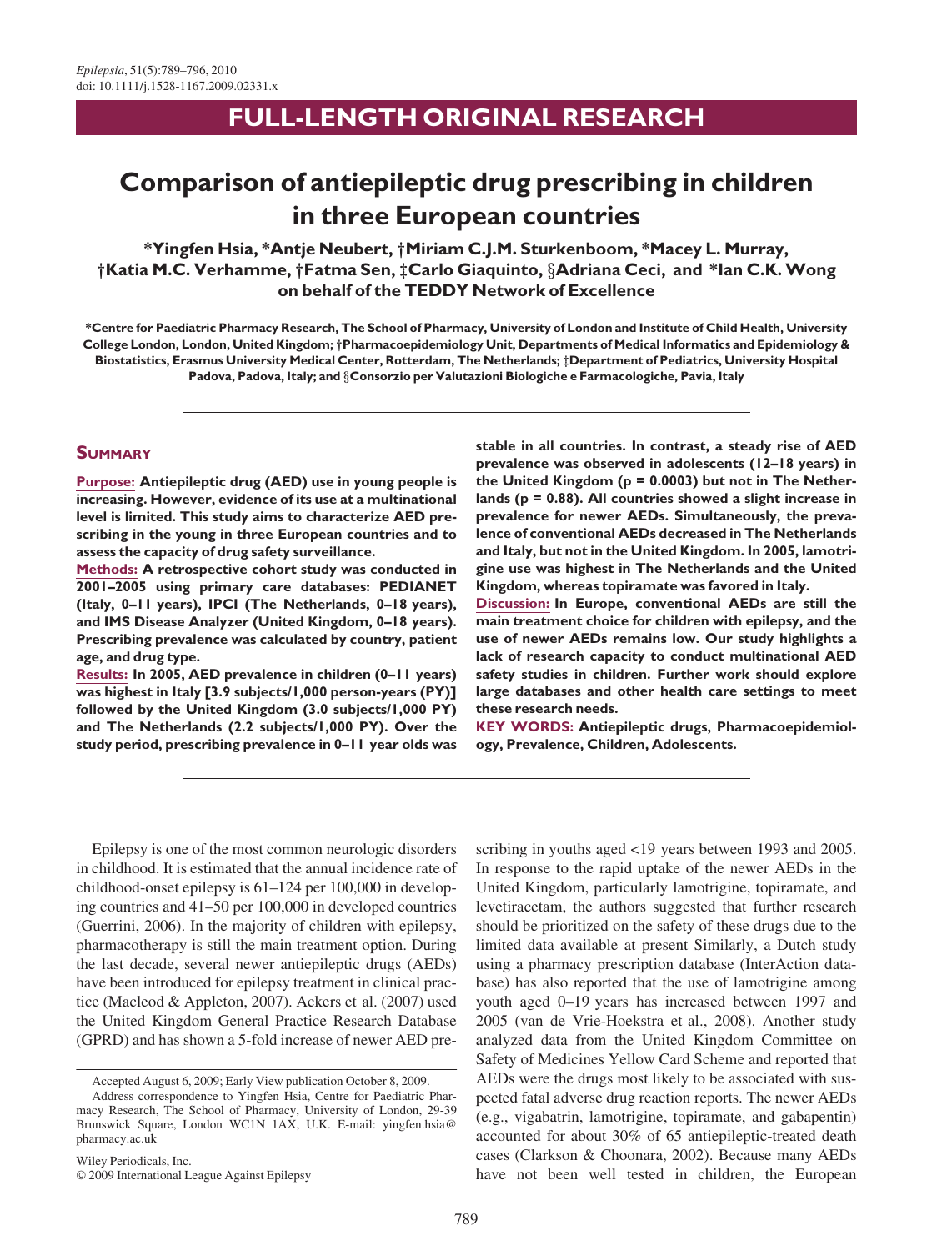Medicines Agency (EMEA) suggests that more research into the efficacy and safety of newer AEDs is needed (EMEA, 2008). Although the data from the United Kingdom are a useful starting point to prioritize the research, the uptake of the newer AEDs in other countries is still not clear. Furthermore, there is a need to understand the extent of AED prescribing in this population at a multinational level. A multinational prevalence comparison would be a useful means for elaborating capacity and further research on AED safety surveillance. Therefore, we conducted a retrospective cohort study to compare AED prescribing prevalence in children and adolescents aged 0–18 years within three European countries (Italy, The Netherlands, and the United Kingdom).

# **METHODS**

# Data source

Primary care databases from three different countries (United Kingdom, Italy, and The Netherlands) were used to retrieve data, which were analyzed according to a standard protocol. The following details describe each database at the time of study commencement. The data from the United Kingdom were derived from the IMS Disease Analyzer (IMS DA) (Murray et al., 2005; Hsia et al., 2009; Thompson et al., 2009). This database contains approximately 3 million anonymous patient records from about 570 general practitioners (GPs) (Wong & Murray, 2005; Neubert et al., 2008). Information in the IMS DA includes patient demographics, diagnoses, symptoms, prescription details, referrals, and laboratory tests. Data from The Netherlands were retrieved from the Integrated Primary Care Information (IPCI) database. This database contains more than 1,000,000 patients from 150 GPs. Information in the IPCI includes anonymous patient records, diagnoses and symptoms, prescriptions with ICPC-coded (International Classification for Primary care) indication, dosage regimen, referrals, laboratory tests, and hospitalizations (van der Lei et al., 1993; Vlug et al., 1999; 't Jong et al., 2002; Verhamme et al., 2005; Van Soest et al., 2008). The data from Italy were obtained from the PEDIANET; this pediatric database contains anonymous patient records for about 180,000 children provided by 105 primary care pediatricians. The PEDIANET contains data including diagnoses, symptoms, prescriptions, medical examinations, referrals, and hospitalizations (Menniti-Ippolito et al., 2000; Nicolosi et al., 2003; Sturkenboom et al., 2005). All three databases comprise the complete automated medical records from physicians in primary care settings. In all three countries children need to be registered with a GP (the United Kingdom and The Netherlands) or a pediatrician (Italy); hence all three databases are population based. Data are recorded for children and adolescents aged 0–18 years in The Netherlands and the United Kingdom, whereas data were available only up to the age of 14 years in Italy. Prescribed drugs in the PEDIANET and IPCI databases are coded based on the World Health Organization (WHO)-Anatomical Therapeutic Chemical (ATC) classification (WHO, 2008). Prescriptions held in the IMS DA database are coded based on the ATC classification issued by the European Pharmaceutical Market Research Association (EphMRA, 2008). A comparative study has been previously conducted and has demonstrated that data are comparable in all three databases (Sturkenboom et al., 2008).

## Study population

The study population was defined as children and adolescents aged 0–18 years registered with a GP who contributed data to the databases between January 1, 2001 and December 31, 2005. Age was assessed on 1 January of each year and grouped according to the guidelines of the International Conference of Harmonization (ICH) as aged <2, 2–11, and 12–18 years (Rose & Stotter, 2007). All study subjects had to have at least 6 months of research standard data and received at least one prescription for an AED during the study period.

#### Data analysis

AEDs were defined based on the therapeutic level ATC-N03 and further subgrouped as conventional and newer AEDs. The conventional AEDs included any of the following: barbexaclone, carbamazepine, clonazepam, ethosuximide, phenobarbital, phenytoin, primidone, and valproic acid. The newer AEDs included any of the following: felbamate, gabapentin, lamotrigine, levetiracetam, oxcarbazepine, pregabalin, tiagabine, topiramate, and vigabatrin. It should be noted that the availability of AEDs on the market differs between countries; therefore, not every AED is prescribed in all three countries. We excluded medication such as diazepam and midazolam, which are prescribed for the treatment of prolonged seizures or status epilepticus.

Prevalence was defined as the number of subjects with at least one AED prescription during the year of investigation divided by the total number of person-years in the same year stratified by age, and was calculated using the Poisson distribution with a 95% confidence interval (CI). Prevalence was calculated by age, calendar year and drug type (conventional vs. newer AEDs). We also analyzed the frequency of AEDs prescribed for children and adolescents with an indication/diagnosis of epilepsy for all three databases together. Due to the absence of adolescent data in PEDIANET, prevalence of AED use for comparison in three countries was estimated for children aged 0–11 years only. As for the adolescent group (ages 12–18 years), data from The Netherlands and the United Kingdom were analyzed separately.

The chi-square test (Cochran-Armitage test for trend) was used to examine the yearly trend of AED prescribing. Statistical analyses were conducted using STATA/SE version 9.1 (Stata Corp., College Station, TX, U.S.A.). Ethical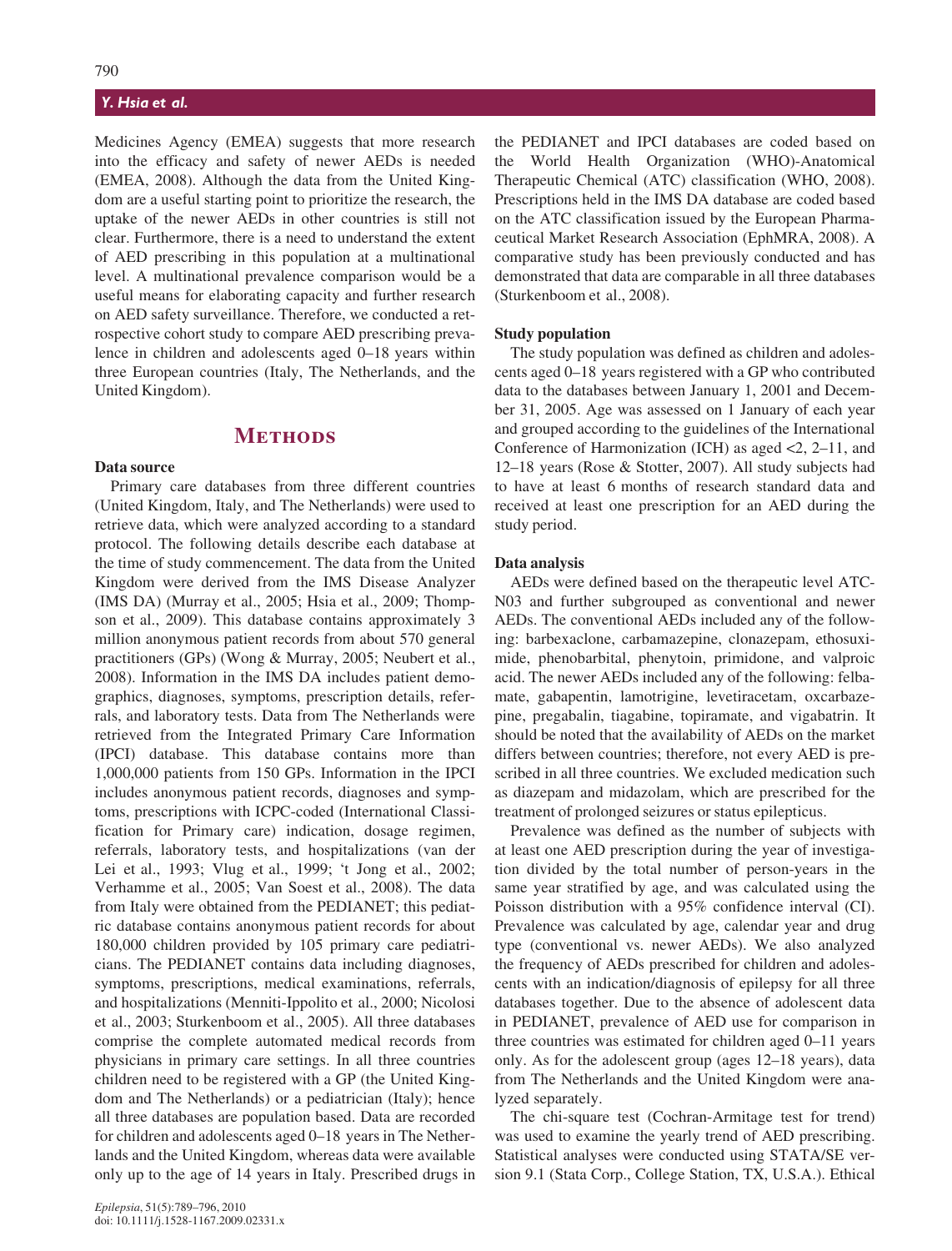#### AED Use in Children in Europe

approval was granted from the Independent Scientific and Ethical Advisory Committees of all three databases.

# **RESULTS**

The total population comprised 641,670 patients contributing to a total of 1,975,615 person-years in three databases between 2001 and 2005. In 2005, there were 405 children aged 0–11 receiving conventional AEDs and 169 receiving newer AEDs in the United Kingdom. The number of users of conventional AEDs was 278 in Italy and 46 in The Netherlands. The number of newer AED users was 97 in Italy and 17 in The Netherlands. Table 1 shows the distribution of AED use in children aged 0–11 in the three databases by AED type, age, gender, and country.

As shown in Fig. 1, in 2005 the prevalence of AED prescribing in children aged 0–11 years was highest in Italy (3.9 subjects per 1,000 person-years) followed by the United Kingdom (3.0 subjects per 1,000 person-years) and exceeded that of The Netherlands (2.2 subjects per 1,000 person-years). During the study period the prevalence of AED prescribing in those aged 0–11 years was relatively stable, with no significant increase in all three countries. In contrast, a steady increase of the AED prevalence was observed in adolescents, with a significant change in the United Kingdom ( $p = 0.0003$ ), but not in The Netherlands  $(p = 0.88)$  (Fig. 2).

Table 2 shows the use of AEDs for the treatment of epilepsy in the three countries. The most commonly pre-



scribed AEDs for the treatment of epilepsy were valproic acid, carbamazepine, and lamotrigine in those aged 2– 18 years. In the youngest age group (aged <2 years), the most commonly prescribed AEDs were valproic acid, phenobarbital, carbamazepine, vigabatrin, and topiramate. A prescribing change was observed during the study period. In 2001, 7 children with epilepsy aged <2 years

#### Table 1. Characteristics of study subjects aged 0–11 years by antiepileptic drug (AED) type and country between 2001 and 2005 (Italy, The Netherlands, and United Kingdom) Italy (aged 0–11) The Netherlands (aged 0–11) United Kingdom (aged 0–11) Boys Girls Total Boys Girls Total Boys Girls Total Conventional AEDs Number of subjects 2001 98 89 187 31 33 64 224 222 446 2002 149 119 268 25 28 53 217 210 427 2003 169 133 302 26 26 52 227 205 432 2004 157 149 306 27 23 50 209 204 413 2005 139 139 278 23 23 46 217 188 405 Newer AEDs Number of subjects 2001 20 21 41 5 10 15 87 79 166 2002 30 39 69 4 9 13 99 70 169 2003 43 45 88 9 8 17 91 78 169 2004 48 49 97 6 7 13 82 87 169 2005 50 47 97 8 9 17 75 94 169 Person-years 2001 22,862.7 21,100.5 43,963.2 16,763.5 15,949.8 32,713.3 86,417.7 82,058.7 1,68,476.5 2002 39,488.7 36,512.8 76,001.6 18,043.4 17,096.3 35,139.8 84,763.6 80,425.2 1,65,188.9 2003 46,790.2 43,212.6 90,002.9 17,702.5 16,737.5 34,440.0 82,426.3 78,415.6 1,60,842.0 2004 47,012.0 43,237.4 90,249.5 18,102.3 17,250.4 35,352.8 77,076.3 73,367.1 1,50,443.5 2005 43,268.3 39,715.4 82,983.8 12,757.9 12,270.6 25,028.5 74,086.5 70,694.7 1,44,781.3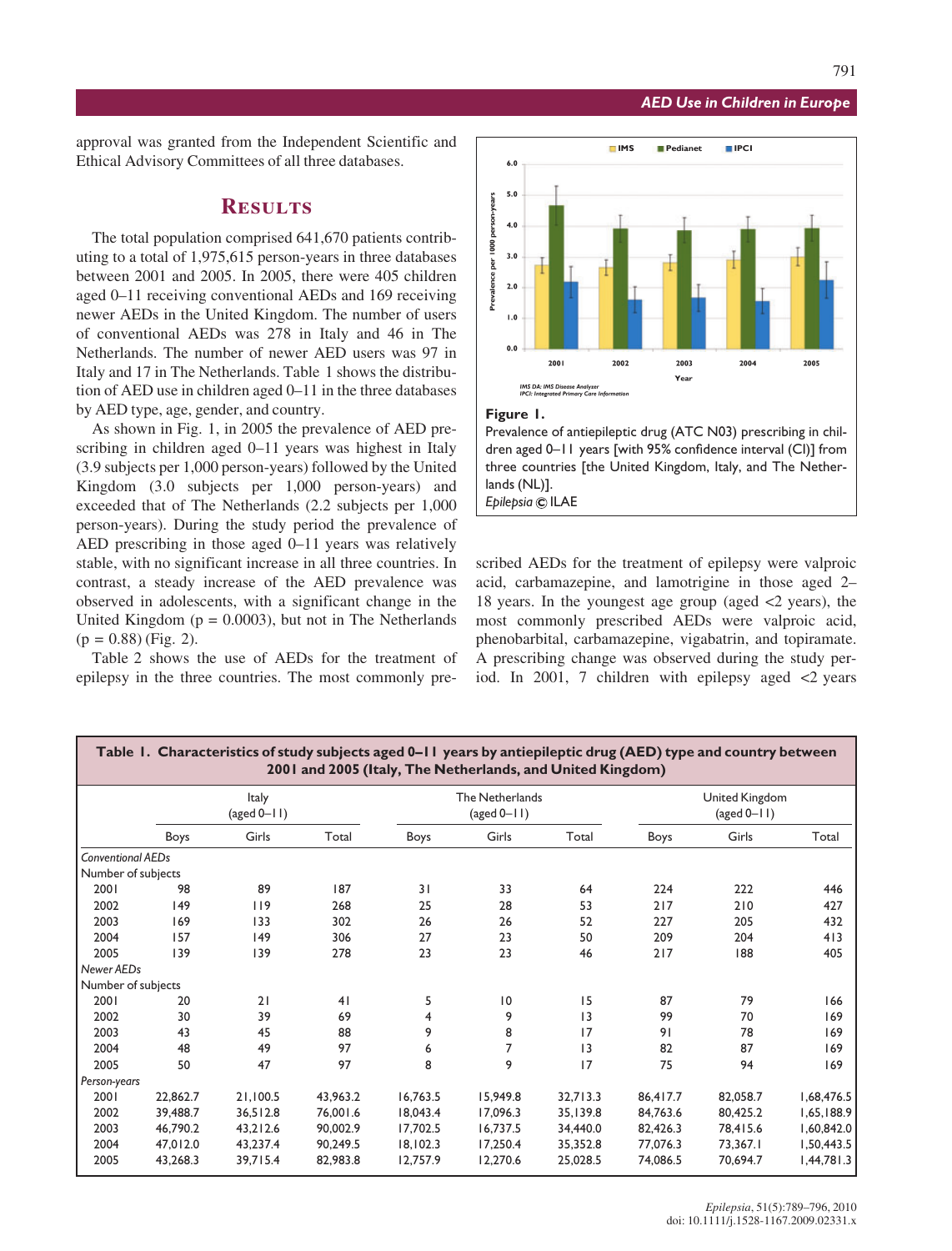

#### Figure 2.

Prevalence of antiepileptic drug (ATC N03) prescribing in adolescents aged 12–18 years [with 95% confidence interval (CI)] in the United Kingdom and The Netherlands (NL)\*. Epilepsia C ILAE

received phenobarbital (29% of AED-treated subjects), 10 received valproic acid (42%), and 3 received vigabatrin (13%). In 2005, the use of phenobarbital decreased to 6%  $(n = 1)$ , whereas vigabatrin increased to 31%  $(n = 5)$ . The more recently marketed drugs topiramate and levetiracetam had the largest increase in use for children aged 2–11 years ( $p = 0.06$  for topiramate and  $p = 0.001$  for levetiracetam) and adolescents aged  $12-18$  years ( $p = 0.04$ ) for topiramate and  $p = 0.03$  for levetiracetam) between 2001 and 2005.

The prevalence of conventional AEDs was higher in Italy than in the United Kingdom and The Netherlands (Fig. 3). In 2005, the prevalence of conventional AED prescribing was 3.35 subjects per 1,000 person-years in Italy, 2.80 subjects per 1,000 person-years in the United Kingdom, and 1.84 subjects per 1,000 person-years in The Netherlands. When comparing the prescribing prevalences of conventional and newer AEDs over time, it was apparent that conventional AEDs were favored over newer AEDs in all three countries in children aged 0–11 years (Fig. 3). There was a slight increase in prevalence in all three countries for newer AEDs. The prevalence of newer AED prescribing was lower in The

|                              | 2001     |     |                 |                |              |                | 2005           |     |                |                |                |     |
|------------------------------|----------|-----|-----------------|----------------|--------------|----------------|----------------|-----|----------------|----------------|----------------|-----|
|                              | <2 years |     | 2-II years      |                | 12-18 years  |                | <2 years       |     | 2-II years     |                | 12-18 years    |     |
|                              | N        | %   | $\mathsf{N}$    | %              | N            | %              | N              | %   | $\mathsf{N}$   | %              | $\mathsf{N}$   | %   |
| <b>Barbiturates</b>          |          |     |                 |                |              |                |                |     |                |                |                |     |
| Phenobarbital                | 7        | 29  | 10              | 2              | 2            |                |                | 6   | 3              | 3              | 3              |     |
| Primidone                    |          |     |                 |                |              | $\Omega$       |                |     | $\mathcal{P}$  | $\Omega$       |                |     |
| <b>Hydantoin derivatives</b> |          |     |                 |                |              |                |                |     |                |                |                |     |
| Phenytoin                    |          | 4   | 6               |                | 4            |                | $\overline{2}$ | 3   | $\overline{2}$ | $\Omega$       | $\overline{2}$ |     |
| Succinimide derivatives      |          |     |                 |                |              |                |                |     |                |                |                |     |
| Ethosuximide                 |          |     | 6               |                | 9            | $\overline{2}$ |                |     | $\mathbf{H}$   | 3              | 8              |     |
| Benzodiazepine derivatives   |          |     |                 |                |              |                |                |     |                |                |                |     |
| Clonazepam                   |          |     | $\overline{10}$ | $\overline{2}$ | 9            | $\overline{2}$ |                |     | 7              | $\overline{2}$ | 5              |     |
| Carboxamide derivatives      |          |     |                 |                |              |                |                |     |                |                |                |     |
| Carbamazepine                | 3        | 3   | 115             | 28             | $\mathbf{H}$ | 30             | $\overline{2}$ | 3   | 87             | 21             | 102            | 26  |
| Oxcarbazepine                |          |     |                 | $\mathbf 0$    | 5            |                |                |     | 9              | $\overline{2}$ | 4              |     |
| Fatty acid derivatives       |          |     |                 |                |              |                |                |     |                |                |                |     |
| Valproic acid                | 10       | 42  | 217             | 54             | 167          | 46             | 5              | 31  | 230            | 55             | 182            | 46  |
| Vigabatrin                   | 3        | 3   | 0               | 2              | 6            | $\overline{2}$ | 5              | 31  | 5              |                | 3              |     |
| Tiagabine                    |          |     | $\overline{2}$  | $\Omega$       |              | $\Omega$       |                |     |                | $\Omega$       |                |     |
| Other                        |          |     |                 |                |              |                |                |     |                |                |                |     |
| Lamotrigine                  |          | 4   | 60              | 15             | 88           | 24             |                |     | 54             | 3              | 105            | 26  |
| Topiramate                   |          |     | 3               | 3              | 7            | $\overline{2}$ | 4              | 25  | 39             | 9              | 22             |     |
| Gabapentin                   |          |     | 4               |                | 5            |                |                |     |                | 0              | 8              |     |
| Levetiracetam                |          |     |                 |                |              |                |                |     | 3              |                | П              |     |
| Pregabalin                   |          |     |                 |                |              |                |                |     |                |                |                |     |
| Felbamate                    |          |     |                 |                |              |                |                |     |                | 0              |                |     |
| Total <sup>a</sup>           | 24       | 100 | 404             | 100            | 365          | 100            | 16             | 100 | 421            | 100            | 400            | 100 |

The number of children treated for epilepsy in the specific age category. The sum of column percentages may exceed the total, since children may use more than one type of antiepileptic drug.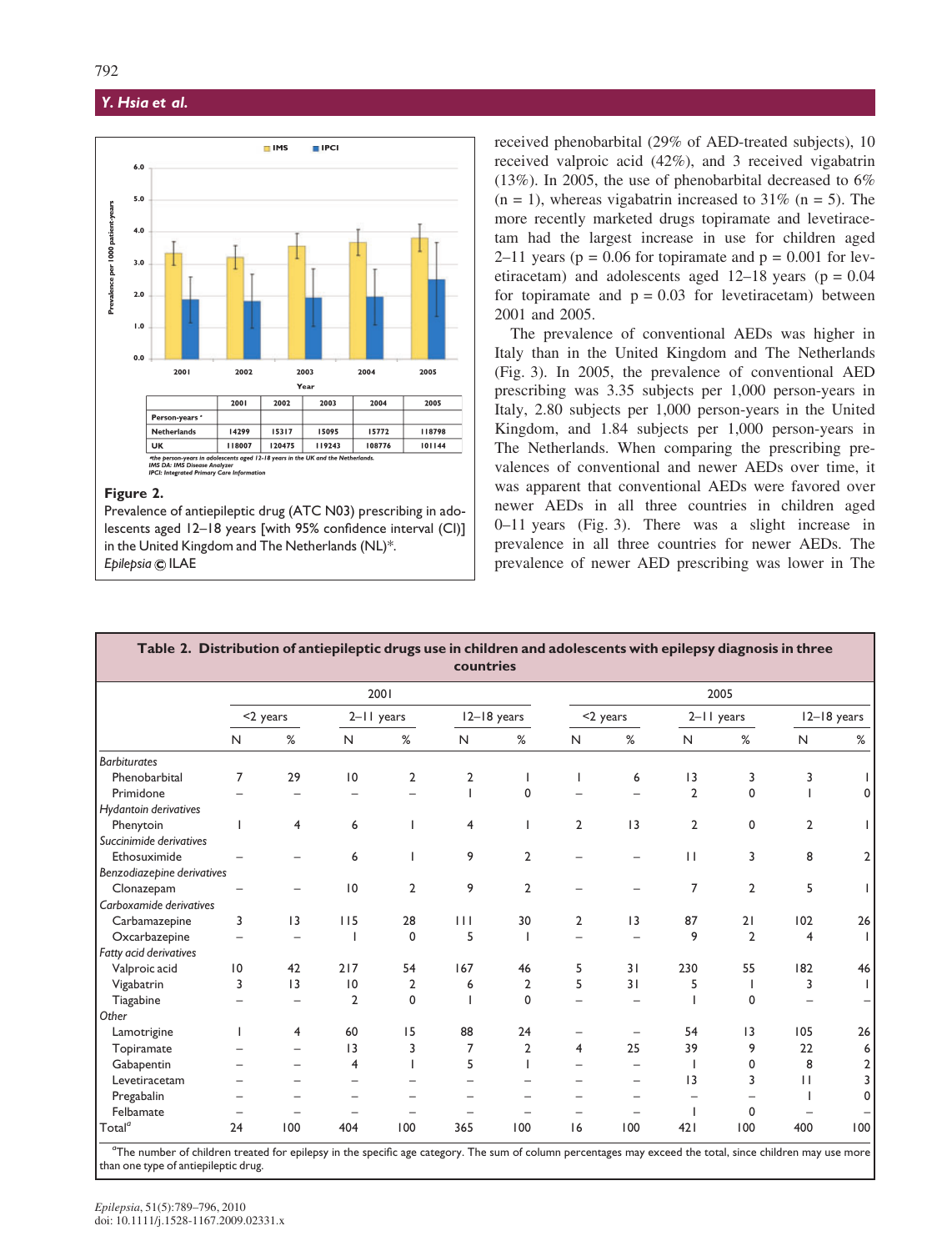

# Figure 3.

Prevalence of conventional and newer antiepileptic drug prescribing in children and adolescents aged 0–11 [with 95% confidence interval (CI)] in three countries [the United Kingdom, Italy, and The Netherlands (NL)]. Epilepsia CILAE

Netherlands compared to the United Kingdom and Italy during the study period.

Table 3 shows all children who received AEDs regardless of the indication in 2005. There were variations in the newer AEDs used in children aged 0–11 years within the three countries (Table 3). Topiramate was favored over the other newer AEDs in Italy in 2005, with a prescribing prevalence of 0.49 subjects per 1,000 person-years. In The Netherlands, lamotrigine was the most commonly prescribed newer AED (0.28 subjects per 1,000 person-years), followed by oxcarbazepine and gabapentin. Lamotrigine was also the most commonly prescribed newer AED in the United Kingdom (0.55 subjects per 1,000 person-years); however, the prevalence was about twice as high as that in The Netherlands

(0.25 subjects per 1,000 person-years). Pregabalin was prescribed in The Netherlands only, and felbamate was prescribed in Italy only.

# **DISCUSSION**

Our data show that conventional AEDs still dominate the prescribing of AEDs in children, and that the use of newer AEDs as well as the overall prevalence of AED prescribing in children aged 0–11 years remains relatively stable. A significant increase of AED prescribing was observed only in United Kingdom adolescents aged 12–18. The overall AED prescribing in our study is in line with the study using Dutch pharmacy dispensing data (van de Vrie-Hoekstra et al., 2008). The authors reported that conventional AEDs dominated the usage in children and adolescents aged 0–19 years between 1997 and 2005.

In contrast to the United Kingdom study by Ackers et al. (2007), our study does not show a rapid uptake of the newer AEDs in children during the study period. Two reasons may explain this difference. First, clinicians are more conservative when treating younger children with newer AEDs compared to the adolescents, hence the increase of newer AED prescribing is less significant when only investigating the 0–11 age group. Secondly, lamotrigine was the most commonly prescribed newer AED in the United Kingdom study, with the fastest rate of uptake of its use before the year 2000, which is prior to our study period (Ackers et al., 2007). However, due to the different age structure, databases, and study periods across the studies, a direct comparison of the studies is difficult (Ackers et al., 2007; van de Vrie-Hoekstra et al., 2008). It should also be noted that the data we used in this study were collected from primary care settings. Prescriptions of the newer AEDs are normally initiated by specialists and followed by GPs (Wong et al., 1999a); therefore, there may be a slight underestimation of the true prescribing prevalence.

|               | Italy |                      |   | The Netherlands      | United Kingdom |                      |  |
|---------------|-------|----------------------|---|----------------------|----------------|----------------------|--|
|               | N     | Prevalence           | N | Prevalence           | N              | Prevalence           |  |
| Felbamate     |       | $0.01(0.004 - 0.06)$ |   | <b>NA</b>            |                | <b>NA</b>            |  |
| Gabapentin    |       | <b>NA</b>            |   | $0.20(0.006 - 0.15)$ |                | $0.06(0.02 - 0.09)$  |  |
| Lamotrigine   | 21    | $0.25(0.14 - 0.36)$  |   | $0.28(0.07 - 0.49)$  | 79             | $0.55(0.43 - 0.66)$  |  |
| Levetiracetam | 16    | $0.19(0.10 - 0.24)$  |   | $0.08(0.02 - 0.29)$  | 21             | $0.15(0.08 - 0.21)$  |  |
| Oxcarbazepine | 18    | $0.22(0.12 - 0.32)$  |   | $0.20(0.09 - 0.47)$  |                | $0.03(0.001 - 0.05)$ |  |
| Pregabalin    |       | <b>NA</b>            |   | $0.04(0.007 - 0.23)$ |                | <b>NA</b>            |  |
| Tiagabine     |       | <b>NA</b>            |   | <b>NA</b>            |                | $0.01(0.002 - 0.04)$ |  |
| Topiramate    | 41    | $0.49(0.34 - 0.65)$  |   | $0.04(0.007 - 0.23)$ | 41             | $0.28(0.20 - 0.37)$  |  |
| Vigabatrin    | 3     | $0.16(0.07 - 0.24)$  |   | $0.08(0.02 - 0.29)$  | 14             | $0.10(0.04 - 0.15)$  |  |

Table 3. Prevalence with 95% CI of newer antiepileptic drug use in children aged 0–11 years in 2005 in three

Prevalence was expressed as subjects per 1,000 person-years.

 $b$ NA, not available; no case was being given newer antiepileptic drugs.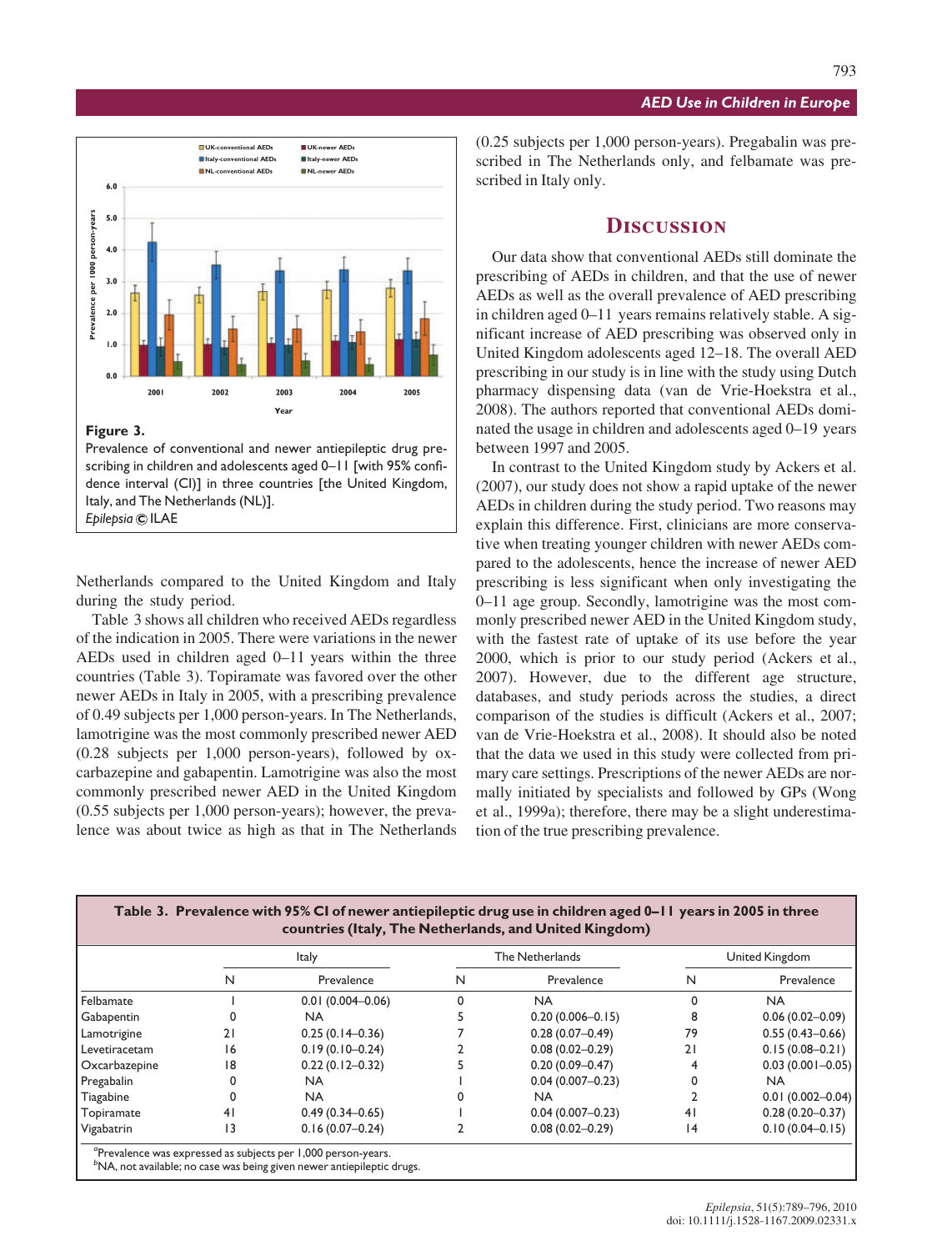It is evident from our data that AED prescribing varies between countries, particularly with respect to newer AED use in children. There are several reasons that may cause this difference among countries. One of the reasons for the variation of newer AED prescribing is differences in healthcare systems. In 2005, no felbamate was prescribed in the United Kingdom and The Netherlands to those aged 0– 11 years; however, it was still prescribed in Italy. The data in Italy were collected from primary care pediatricians, who may be more confident in using felbamate than GPs in The Netherlands and United Kingdom. Differences in epilepsy treatment guidelines may be another explanation for this prescribing difference. A study comparing United Kingdom and U.S. guidelines on the use of newer AEDs for newly diagnosed epilepsy clearly demonstrated a discrepancy between the guidelines (Beghi, 2004). However, at present there is very little information available to explain the difference in AED prescribing. Other reasons such as differences in referral patterns, prescribing habits, the availability of AEDs, length of AED therapy, and reimbursement system also need to be taken into consideration. With respect to the reimbursement system, the Dutch Health Care Insurance Board will for instance only fully reimburse the cost of a newer AED after its use is approved in The Netherlands (Knoester et al., 2004). This of course will also impact prescribing rates and could explain lower prevalence rates in The Netherlands.

Although the conventional AEDs are still the main treatment choice, in recent years many newer AEDs have been introduced into the clinical practice of epilepsy treatment. In the United Kingdom, data from a prescribing cost analysis have shown that newer AEDs accounted for 69% of total cost of all AED prescriptions (£99 million/£142 million) in 2002 (NICE, 2004). According to this figure, it is difficult to determine the proportion related to children. However, it implies the costs of newer AEDs in clinical practice are increasing. Therefore, because most newer AEDs are expensive, their cost-effectiveness needs to be taken into account when selecting newer AEDs for epilepsy treatment.

Previous studies have shown that in general newer AEDs may have more acceptable safety profiles than conventional AEDs (Wong & Lhatoo, 2000; Perucca, 2005). However, the EMEA Paediatric Working Party assessed the medication needs for epilepsy and has defined an overall need for safety data on long-term use (including effects on cognition) and the need to study efficacy and safety for younger age categories (EMEA, 2008). Although the level of newer AED use was relatively low in our study, some of the newer AEDs were still given to children below the recommended age (e.g., topiramate in children <2 years). We observed that more than 50% of children with epilepsy who were younger 2 years of age were prescribed valproic acid or vigabatrin, although prescribing guidance suggests that valproic acid should be used with caution in children younger than the age of 3 due to hepatic toxicity (Paediatric Formulary Committee, 2007). Vigabatrin is known to cause visual field constriction in adults and serious psychiatric reactions (Wong et al., 1997a,b), and the effect on children has not been fully established. Monotherapy use is restricted for infantile spasms only (Paediatric Formulary Committee, 2007). The preceding results show that more research is urgently needed to make the treatment of epilepsy in young children safer.

In the recent years, pediatric pharmacovigilance research has rapidly advanced, particularly with the application of electronic clinical records such as the databases used in the present study. Previous studies have demonstrated that such databases can be successfully used in the investigation of adverse drug reactions (Verhamme et al., 2005; Clayton et al., 2008). Hence, it would be possible to conduct pharmacovigilance studies using these databases to investigate the safety of the newer AEDs in children. However, this study clearly demonstrates the inability to conduct a population-based safety study on newer AEDs in young children in a single European country. The number of children exposed to newer AEDs in the present population is too small to conduct a meaningful study. In 2005, there were approximately 250,000 young people aged 0–11 years covered by the three databases. Of these, only 283 children between 0 and 11 years were prescribed newer AEDs. Clearly because of this small sample size, it is not feasible to conduct an AED safety study in young children. A recently published study has demonstrated that there are more databases in Europe available for pediatric safety studies and it is possible to increase the sample size up to about 4 million children by including more databases (Neubert et al., 2008). Therefore, further research should explore the possibility of conducting a multinational AED safety study using a combination of large clinical databases. Alternatively, further work could focus on conducting multinational studies of newer AEDs in secondary and tertiary healthcare settings similar to previous adult studies to meet the research needs in children with epilepsy (Wong et al., 1999b, 2001).

This is the first study to provide comprehensive evidence of AED prescribing in youth in three European primary care settings. We are not aware of other published multinational population-based studies on AED prescribing in children and adolescents. We analyzed a large cohort comprising patients from the United Kingdom, Italy and The Netherlands, which allowed us to compare prescribing trends in different countries. The databases used are populationbased and representative of the pediatric population in each country. In terms of limitations, the databases used only record prescriptions issued by a GP (in the United Kingdom and The Netherlands) or a primary care pediatrician (in Italy). They do not cover the patients who are only under specialist care such as residential epilepsy centers; therefore, the study may have underestimated the actual prevalence of AED prescribing. It needs to be noted that Italian pediatricians started contributing data to PEDIANET in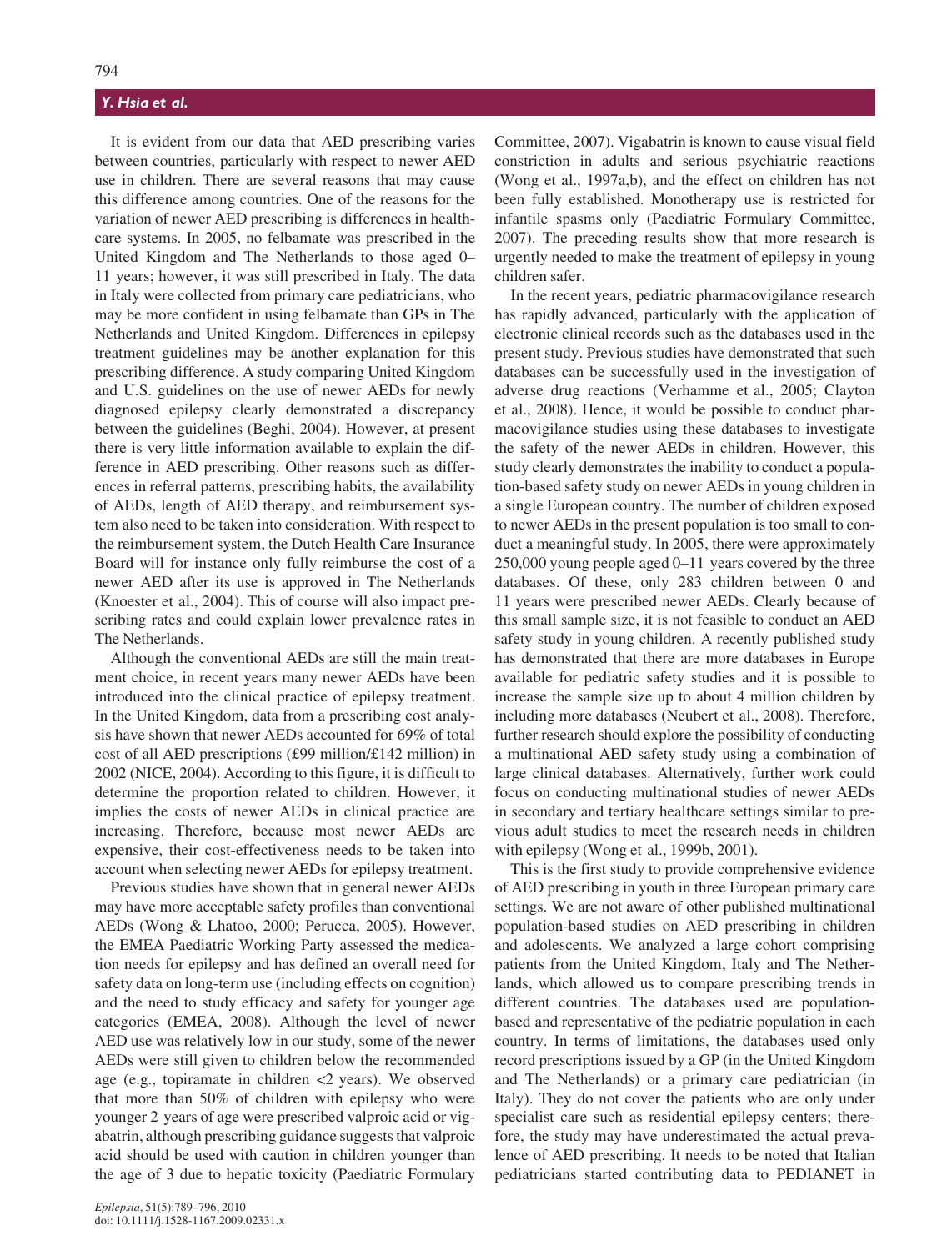#### AED Use in Children in Europe

2000; this may explain the much smaller population in 2001 than in subsequent years. Consequently, it may lead to the slight overestimation of the prevalence of AED prescribing in Italy in 2001.

# **CONCLUSION**

Conventional AEDs are still the main treatment choice for children with epilepsy, and the use of newer AEDs remains low in European countries. There is a considerable variation of newer AED use in children and adolescents among the countries, which may be attributable to different clinical guidelines and the healthcare systems within countries. The results of our study also highlight the lack of research capacity in conducting newer AED safety surveillance studies in young children with epilepsy using primary care data. Further research should explore the possibility of conducting a multinational AED safety study using a combination of large databases or secondary and tertiary settings to meet the research needs in children with epilepsy.

# Acknowledgment

The authors thank the general practitioners and pediatricians who contributed data to the IMS DA, PEDIANET, and IPCI. We confirm that we have read the Journal's position on issues involved in ethical publication and affirm that this report is consistent with those guidelines.

Funded under the European Community's sixth framework programme project number LSHB-CT-2005-005216: TEDDY: Task force in Europe for Drug Development for the Young.

Conflict of interest: I.C.K.W.'s post was funded by a Department of Health Public Health Career Scientist Award to investigate safety of psychotropic medications in children. The views expressed are those of the authors and are not of the Department of Health. I.C.K.W. received funding from various pharmaceutical companies, including GlaxoSmithKline, Janssen-Cilag, and Pfizer; however, none was related to the present project.

# **REFERENCES**

- Ackers R, Murray ML, Besag FMC, Wong ICK. (2007) Prioritizing children's medicines for research: a pharmacoepidemiological study of antiepileptic drugs. Br J Clin Pharmacol 63:689–697.
- Beghi E. (2004) Efficacy and tolerability of the new antiepileptic drugs: comparison of two recent guidelines. Lancet Neurol 3:618–621.
- Clarkson A, Choonara I. (2002) Surveillance for fatal suspected adverse drug reactions in the UK. Arch Dis Child 87:462–466.
- Clayton TC, Thompson M, Meade TW. (2008) Recent respiratory infection and risk of cardiovascular disease: case-control study through a general practice database. Eur Heart J 29:96–103.
- European Medicine Agency Evaluation of Medicines for Human Use (EMEA) (2008) Assessment of the paediatric needs. Epilepsy. Available at: http://www.emea.europa.eu/pdfs/human/paediatrics/37717406. pdf. Accessed June 16, 2009.
- European Pharmaceutical Market Research Association (EphMRA) (2008) ATC – Anatomical Classification. Available at: http://www. ephmra.org/main.asp?page=1290. Accessed June 12 2009.
- Guerrini R. (2006) Epilepsy in children. Lancet 367:499–524.
- Hsia YF, Neubert AC, Rani F, Viner RM, Hindmarsh PC, Wong ICK. (2009) An increase in the prevalence of type 1 and 2 diabetes in children and adolescents: results from prescription data from a UK general practice database. Br J Clin Pharmacol 67:242–249.
- 't Jong G, Eland I, Sturkenboom M, van den Anker JN, Stricker B. (2002) Unlicensed and off-label prescription of drugs to children; a population based cohort study. BMJ 324:1313–1314.
- Knoester PD, Belitser SV, Deckers CL, Keyser A, Renier WO, Egberts AC, Hekster YA. (2004) Diffusion of the new antiepileptic drug lamotrigine in Dutch clinical practice. Eur J Clin Pharmacol 60:751–758.
- van der Lei J, Duisterhout J, Westerhof H. (1993) The introduction of computer-based patient records in the Netherlands. Ann Intern Med 119:1036–1041.
- Macleod S, Appleton R. (2007) The new antiepileptic drugs. Arch Dis Child Ed Pract 92:182–188.
- Menniti-Ippolito G, Raschetti R, Da Cas R, Giaquinto C, Cantarutti L. (2000) Active monitoring of adverse drug reactions in children. Italian Paediatric Pharmacosurveillance Multicenter Group. Lancet 355:1613– 1614.
- Murray ML, Thompson M, Santosh PJ, Wong IC. (2005) Effects of the committee on safety of medicines advice on antidepressant prescribing to children and adolescents in the UK. Drug Saf 28:1151-1157.
- National Institute for Clinical Excellence (2004) Newer drugs for epilepsy in children. Technology Appraisal 79. Available at: http://www.nice. org.uk/nicemedia/pdf/ta079fullguidance.pdf. Accessed June 16 2009.
- Neubert A, Sturkenboom MC, Murray ML, Verhamme KM, Nicolosi A, Giaquinto C, Ceci A, Wong IC, TEDDY Network of Excellence (2008) Databases for pediatric medicine research in Europe – assessment and critical appraisal. Pharmacoepidemiol Drug Saf 17:1155–1167.
- Nicolosi A, Sturkenboom M, Mannino S, Arpinelli F, Cantarutti L, Giaquinto C. (2003) The incidence of varicella: correction of a common error. Epidemiology 14:99–102.
- Paediatric Formulary Committee. (2007) BNF for children 2007. BMJ Publishing Group, RPS Publishing, and RCPCH Publications, London.
- Perucca E. (2005) An introduction to antiepileptic drugs. Epilepsia 46(suppl 4):31–37.
- Rose K, Stotter H. (2007) ICH E11: clinical investigation of medicinal products in the paediatric population. In Rose K, van den Anker JN (Eds) Guide to paediatric clinical research. Karger, Basel, pp. 33–37.
- Sturkenboom M, Nicolosi A, Cantarutti L. (2005) Incidence of mucocutaneous reactions in children treated with niflumic acid, other nonsteroidal anti-inflammatory drugs, or nonopioid analgesics. Pediatrics 116:e26–e33.
- Sturkenboom CJM, Verhamme KMC, Murray ML, Neubert AC, Caudri D, Picelli G, Giaquinto C, Cantarutti L, Nicolosi A, Baiardi P, Ceci A, Wong IC. (2008) Drug utilisation in children: a cohort study in three European countries. BMJ 24:337: a2245.
- Thompson PL, Spyridis N, Sharland M, Gilbert RE, Saxena S, Long PF, Johnson AP, Wong IC. (2009) Changes in clinical indications for community antibiotic prescribing for children in the UK from 1996–2006: will the new NICE prescribing guidance on upper respiratory tract infections be ignored? Arch Dis Child 94:337–340.
- van de Vrie-Hoekstra NW, de Vries TW, van den Berg PB, Brouwer OF, de Jong-van den Berg LT. (2008) Antiepileptic drug utilization in children from 1997–2005: a study from the Netherlands. Eur J Clin Pharmacol 64:1013–1020.
- Van Soest EM, Dieleman JP, Sturkenboom MC, Siersema PD, Kuipers EJ. (2008) Gastro-oesophageal reflux, medical resource utilization and upper gastrointestinal endoscopy in patients at risk of oesophageal adenocarcinoma. Aliment Pharmacol Ther 28:137–143.
- Verhamme KM, Dieleman JP, Van Wijk MA, van der Lei J, Bosch JL, Stricker BH, Sturkenboom MC. (2005) Nonsteroidal anti-inflammatory drugs and increased risk of acute urinary retention. Arch Intern Med 165:1547–1551.
- Vlug A, van der Lei J, Mosseveld B. (1999) Postmarketing surveillance based on electronic patient records: the IPCI project. Methods Inf Med 38:339–344.
- WHO Collaborating Centre for Drug Statistics Methodology. (2008) Anatomical-Therapeutical-Chemical (ATC) Classification – index and guidelines. Available at: http://www.whocc.no/atcddd/. Accessed October 12.
- Wong ICK, Mawer GE, Sander JWAS. (1997a) Vigabatrin and visual field constriction. BMJ 314:1693–1694.
- Wong ICK, Tavernor S, Tavernor R. (1997b) Psychiatric adverse effects of anticonvulsant drugs: incidence and therapeutic implications. CNS Drugs 8:492–509.